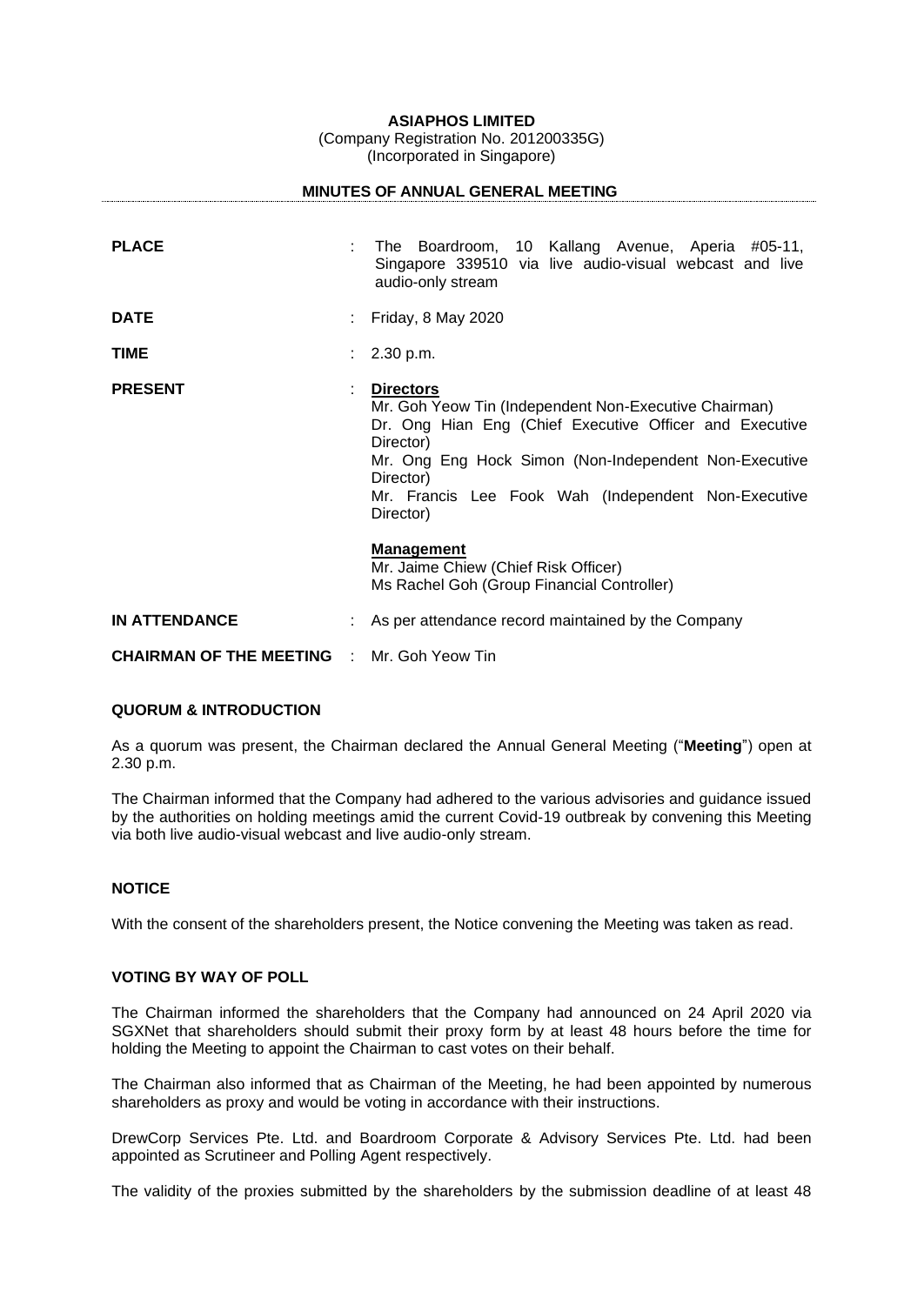hours before the time for holding the Meeting had been reviewed and the votes of all such valid proxies have been counted and verified.

# **SUBMISSION OF QUESTIONS IN ADVANCE AND STEPS TO ASK QUESTIONS**

The Chairman informed that the Company had, in its SGXNet announcement on 24 April 2020, provided a link for shareholders to submit their questions in relation to the agenda of the Meeting by 2.30 p.m. on 5 May 2020. After each motion has been proposed, the Chairman would respond on the substantial questions received in respect of each motion.

The Chairman also informed the shareholders that they may raise questions during the Meeting by using the 'Raise Hand' function on the audio-visual platform to type questions.

### **ORDINARY BUSINESS:**

# **1. DIRECTORS' STATEMENT AND AUDITED FINANCIAL STATEMENTS FOR THE FINANCIAL YEAR ENDED 31 DECEMBER 2019 - RESOLUTION 1**

The first item of the Agenda was to receive and adopt the Directors' Statement and the Audited Financial Statements for the financial year ended 31 December 2019 with the Auditor's Report thereon.

The Chairman proposed the motion to pass the following resolution:

"That the Directors' Statement and the Audited Financial Statements of the Company for the financial year ended 31 December 2019 together with the Auditor's Report be received and adopted."

The Chairman then invited questions from the shareholders.

There being no questions from shareholders, the poll results were tabulated and the Chairman announced the results of the poll as follows:

# **Resolution 1: Adoption of Directors' Statement and Audited Financial Statements for the year ended 31 December 2019**

|                   | <b>Votes For</b> | %      | <b>Votes Against</b> |      | <b>Votes Total</b> |
|-------------------|------------------|--------|----------------------|------|--------------------|
| <b>Resolution</b> | 685.760.032      | 100.00 |                      | 0.00 | 685.760.032        |

Based on the results of the poll, the Chairman declared the resolution carried.

### **2. RE-ELECTION OF MR. GOH YEOW TIN AS A DIRECTOR OF THE COMPANY – RESOLUTION 2**

As this resolution dealt with the re-election of Mr. Goh Yeow Tin, Dr. Ong Hian Eng took over the chairmanship for this resolution.

Mr. Goh who was retiring as a Director of the Company pursuant to Article 88 of the Company's Constitution had signified his consent to continue in office.

Mr. Goh would, upon re-election as a Director of the Company, remain as the Chairman of the Board, Nominating and Remuneration Committees and a member of the Audit Committee and will be considered independent.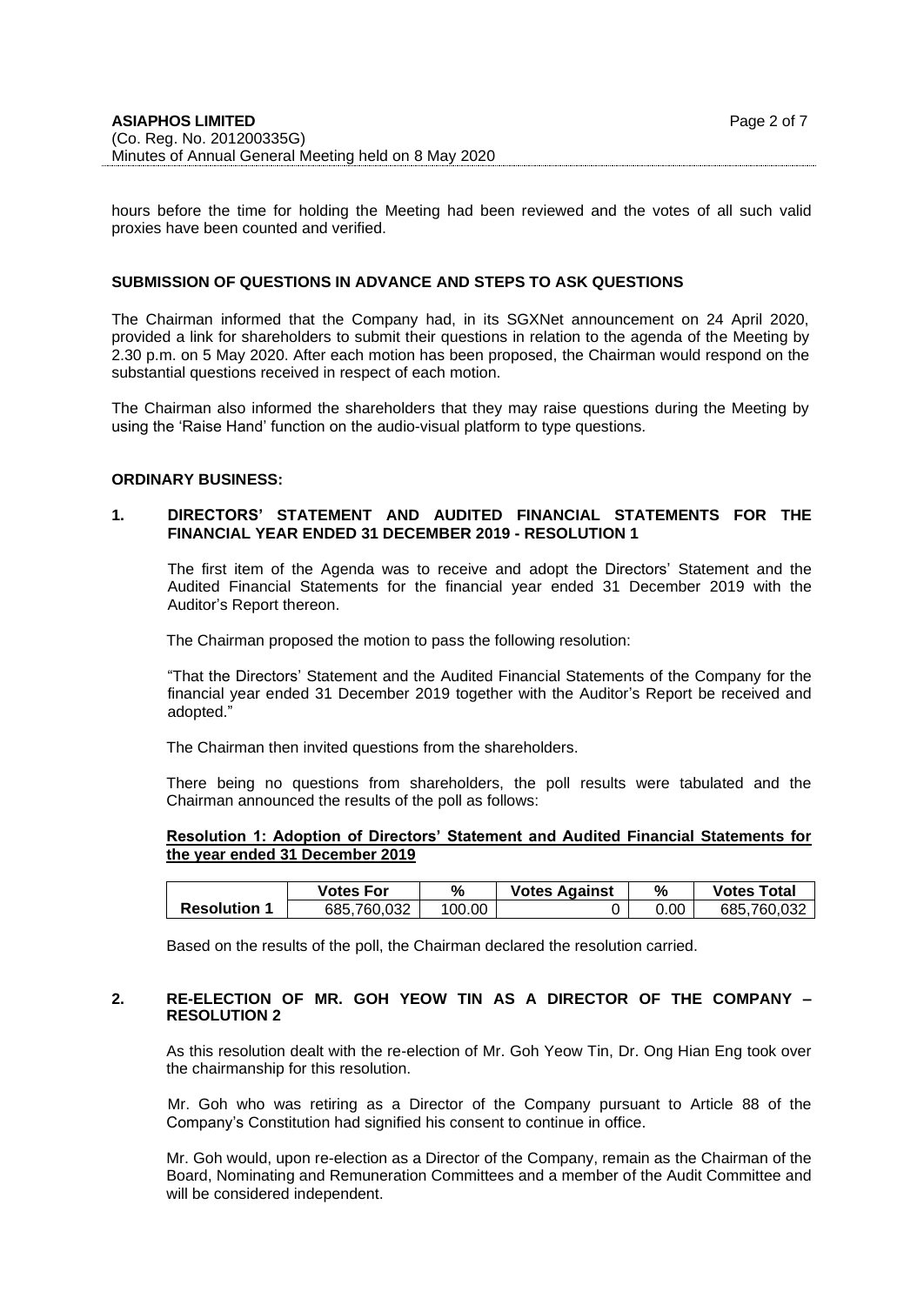Dr. Ong proposed the motion to pass the following resolution:

"That Mr. Goh Yeow Tin be re-elected as a Director of the Company."

Dr. Ong then invited questions from the shareholders.

There being no questions from shareholders, the poll results were tabulated and Dr. Ong announced the results of the poll as follows:

# **Resolution 2: Re-election of Mr. Goh Yeow Tin as a Director of the Company**

|                     | Votes For   | %      | <b>Votes Against</b> | %    | <b>Votes Total</b> |
|---------------------|-------------|--------|----------------------|------|--------------------|
| <b>Resolution 2</b> | 685.760.032 | 100.00 |                      | 0.00 | 685.760.032        |

Based on the results of the poll, Dr. Ong declared the resolution carried.

Dr. Ong returned the chairmanship to the Chairman to resume the conduct of the Meeting.

# **3. RE-ELECTION OF DR. ONG HIAN ENG AS A DIRECTOR OF THE COMPANY – RESOLUTION 3**

Dr. Ong Hian Eng who was retiring as a Director of the Company pursuant to Article 88 of the Company's Constitution had signified his consent to continue in office.

Dr. Ong would, upon re-election as a Director of the Company, remain as a member of the Nominating Committee and would be considered non-independent.

The Chairman proposed the motion to pass the following resolution:

"That Dr. Ong Hian Eng be re-elected as a Director of the Company."

The Chairman then invited questions from the shareholders.

There being no questions from shareholders, the poll results were tabulated and the Chairman announced the results of the poll as follows:

### **Resolution 3: Re-election of Dr. Ong Hian Eng as a Director of the Company**

|                     | <b>Votes For</b> | %      | <b>Votes Against</b> | %    | <b>Votes Total</b> |
|---------------------|------------------|--------|----------------------|------|--------------------|
| <b>Resolution 3</b> | 446.082.002      | 100.00 |                      | 0.00 | 446.082.002        |

Based on the results of the poll, the Chairman declared the resolution carried.

To demonstrate good corporate governance practices, Dr Ong Hian Eng had voluntarily abstained from voting on his direct shareholding interest of 9,024,394 Shares and his deemed interest in the 230,653,636 Shares held by FICA (Pte.) Ltd. on Resolution 3 in respect of his own re-election as a Director.

# **4. DIRECTORS' FEES FOR THE FINANCIAL YEAR ENDING 31 DECEMBER 2020 - RESOLUTION 4**

The Board had recommended the payment of Directors' fees of S\$120,000 for the financial year ending 31 December 2020, payable quarterly in arrears. (2019:S\$216,000)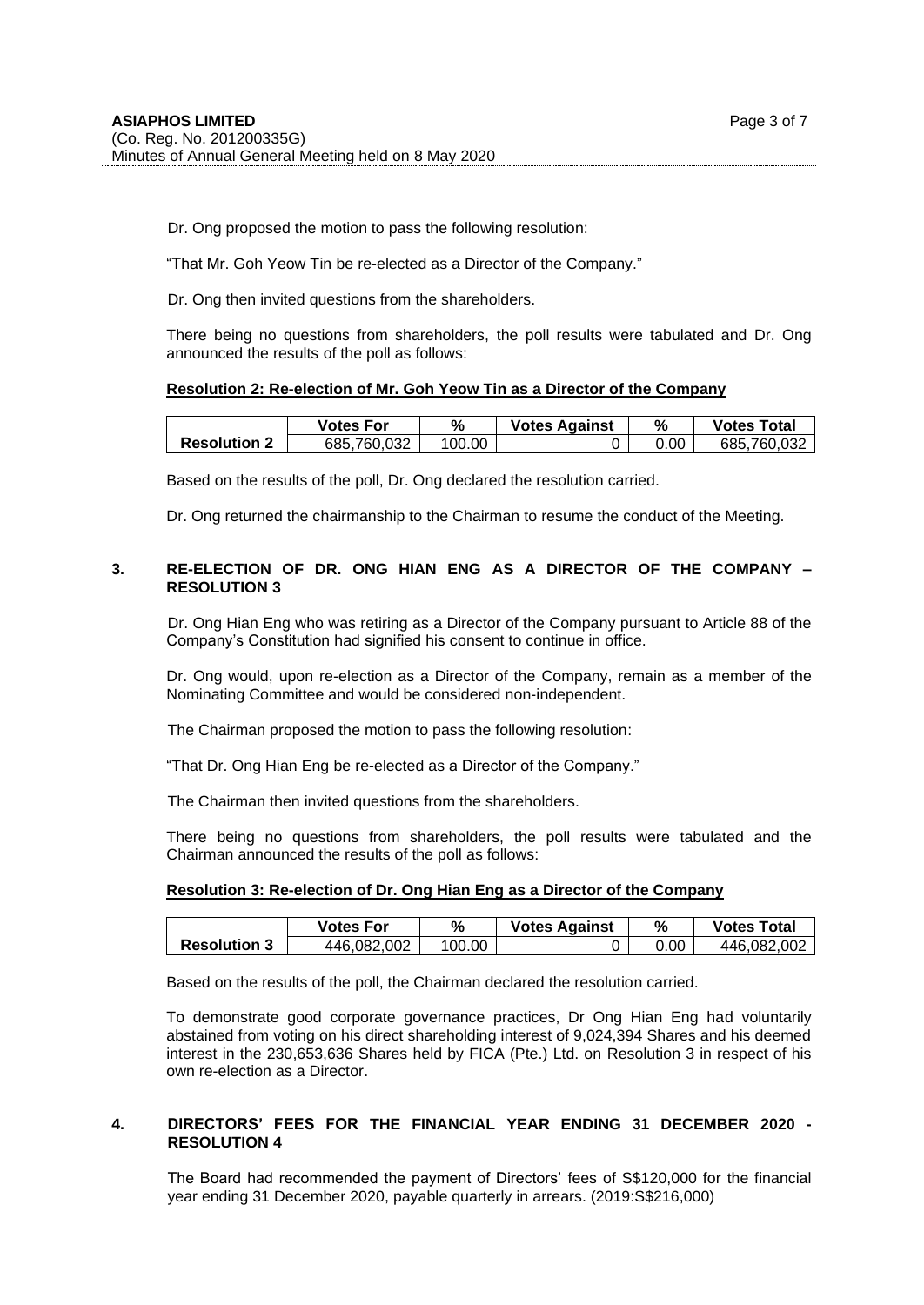The Chairman proposed the motion to pass the following resolution:

"That the Directors' fees of S\$120,000 for the financial year ending 31 December 2020, payable quarterly in arrears, be approved for payment."

The Chairman then invited questions from the shareholders.

There being no questions from shareholders, the poll results were tabulated and the Chairman announced the results of the poll as follows:

#### **Resolution 4: Approval of Directors' fees amounting to S\$120,000 for the financial year ending 31 December 2020**

|                     | Votes For   | %      | <b>Votes Against</b> |      | <b>Votes Total</b> |
|---------------------|-------------|--------|----------------------|------|--------------------|
| <b>Resolution 4</b> | 685,760,032 | 100.00 |                      | J.OC | 685.760.032        |

Based on the results of the poll, the Chairman declared the resolution carried.

# **5. THE PROPOSED CHANGE OF AUDITORS FROM ERNST & YOUNG LLP TO FOO KON TAN LLP - RESOLUTION 5**

Resolution 5 was to approve the appointment of Foo Kon Tan LLP as auditors of the Company in place of Ernst & Young LLP.

The Chairman proposed the motion to pass the following resolution:

"That Foo Kon Tan LLP be and is hereby appointed as auditors of the Company in place of Ernst & Young LLP with effect from the date of approval of Shareholders of this ordinary resolution and to hold office under the conclusion of the next annual general meeting of the Company at a fee and on such terms to be agreed between the Directors of the Company and Foo Kon Tan LLP."

The Chairman then invited questions from the shareholders.

There being no questions from shareholders, the poll results were tabulated and the Chairman announced the results of the poll as follows:

# **Resolution 5: The proposed change of auditors from Ernst & Young LLP to Foo Kon Tan LLP**

|                     | Votes For   | %      | <b>Votes Against</b> | %    | <b>Votes Total</b> |
|---------------------|-------------|--------|----------------------|------|--------------------|
| <b>Resolution 5</b> | 685.760.032 | 100.00 |                      | 0.00 | 685.760.032        |

Based on the results of the poll, the Chairman declared the resolution carried.

### **6. ANY OTHER BUSINESS**

As no notice of any other business was received by the Secretary, the Meeting proceeded to deal with the special business of the meeting.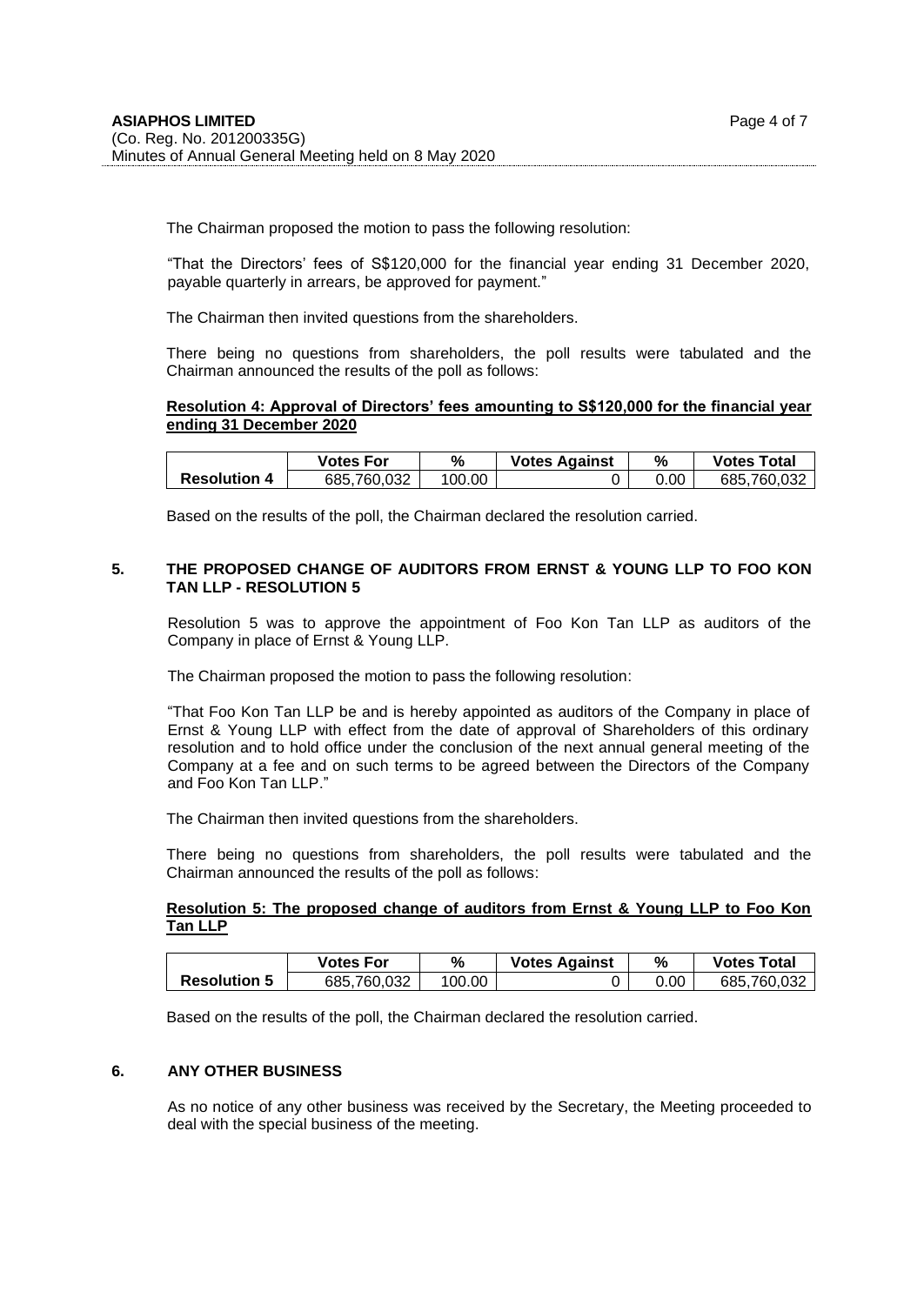#### **SPECIAL BUSINESS:**

### **7. AUTHORITY TO ISSUE ORDINARY SHARES IN THE CAPITAL OF THE COMPANY AND/OR INSTRUMENTS - ORDINARY RESOLUTION 6**

The Chairman tabled Ordinary Resolution 6 to the Meeting for approval. He explained that the full text of the resolution was set out under item 6 in the Notice of the Meeting on pages 113 to 114 of the Annual Report.

The Chairman proposed the motion to pass the following resolution:

"That pursuant to Section 161 of the Companies Act, Chapter 50 of Singapore (the "**Companies Act**") and Rule 806 of the Singapore Exchange Securities Trading Limited (the "**SGX-ST**") Listing Manual Section B: Rules of Catalist (the "**Catalist Rules**"), the Directors be authorised and empowered to:

- (a) (i) allot and issue ordinary shares in the capital of the Company ("**Shares**") whether by way of rights, bonus or otherwise; and/or
	- (ii) make or grant offers, agreements or options (collectively, "**Instruments**") that might or would require Shares to be issued including, but not limited to, the creation and issue of (as well as adjustments to) options, warrants, debentures or other instruments convertible into Shares,

at any time and upon such terms and conditions and for such purposes and to such persons as the Directors may in their absolute discretion deem fit; and

- (b) (notwithstanding the authority conferred by this Ordinary Resolution may have ceased to be in force) issue Shares in pursuance of any Instruments made or granted by the Directors while this Resolution was in force, provided that,
	- (1) the aggregate number of Shares (including Shares to be issued in pursuance of the Instruments, made or granted pursuant to this Ordinary Resolution) to be issued pursuant to this Ordinary Resolution shall not exceed one hundred per centum (100%) of the total number of issued Shares (excluding treasury shares and subsidiary holdings) (as calculated in accordance with sub-paragraph (2) below), of which the aggregate number of Shares (including Shares to be issued in pursuance of the Instruments made or granted pursuant to this Ordinary Resolution) to be issued other than on a pro rata basis to existing shareholders of the Company shall not exceed fifty per centum (50%) of the total number of issued Shares (excluding treasury shares and subsidiary holdings) (as calculated in accordance with sub-paragraph (2) below);
	- (2) (subject to such manner of calculation as may be prescribed by the SGX-ST) for the purpose of determining the aggregate number of Shares that may be issued under sub-paragraph (1) above, the total number of issued Shares (excluding treasury shares and subsidiary holdings) shall be based on the total number of issued Shares (excluding treasury shares and subsidiary holdings) at the time of the passing of this Ordinary Resolution, after adjusting for:
		- (a) new Shares arising from the conversion or exercise of any convertible securities;
		- (b) new Shares arising from exercise of share options or vesting of share awards; and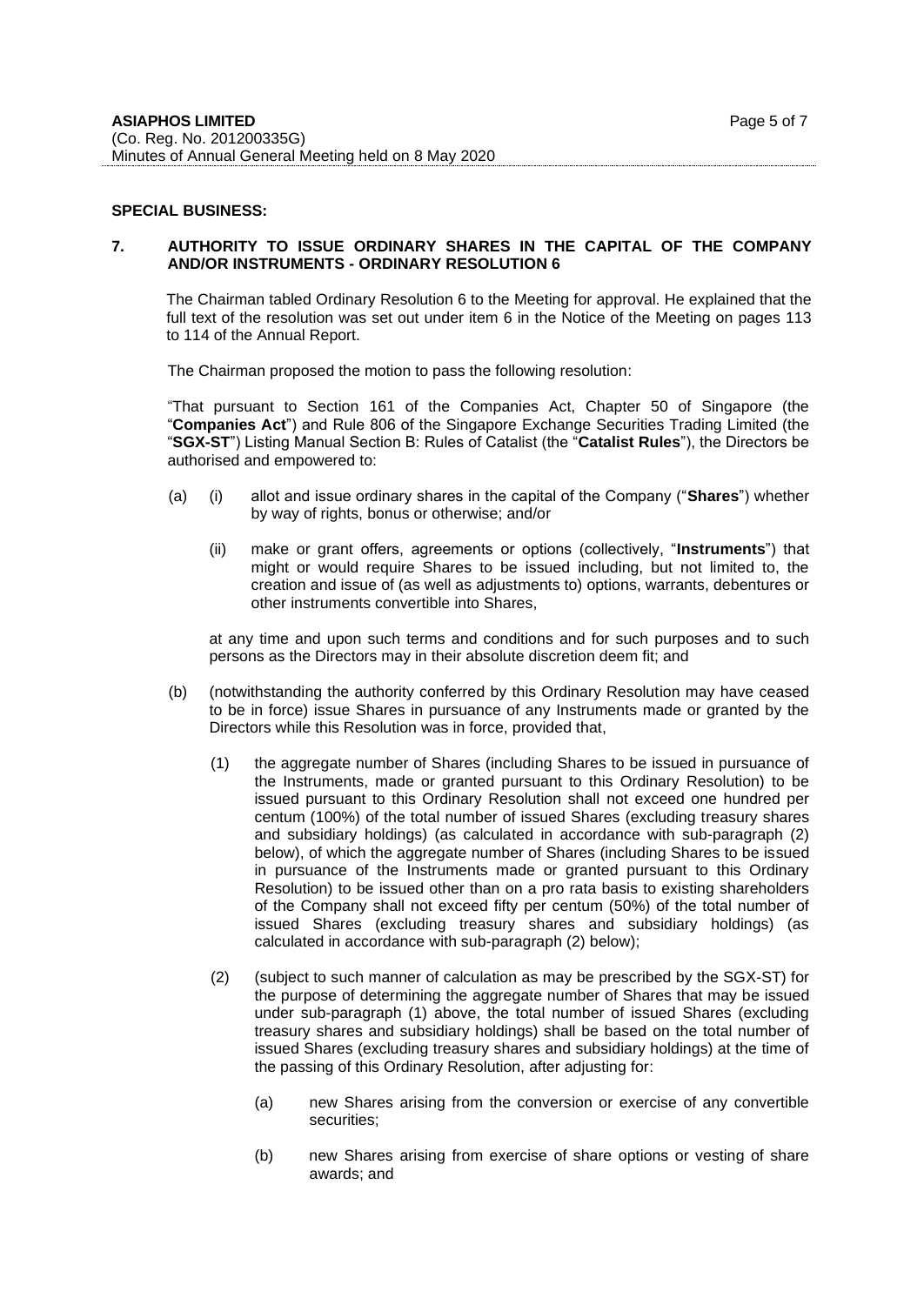(c) any subsequent bonus issue, consolidation or subdivision of Shares.

Adjustments in accordance with sub-paragraph  $(2)(a)$  or  $(2)(b)$  are only to be made in respect of new shares arising from convertible securities, share options or share awards which were issued and outstanding or subsisting at the time of the passing of this Ordinary Resolution.

- (3) in exercising the authority conferred by this Ordinary Resolution, the Company shall comply with the provisions of the Catalist Rules for the time being in force (unless such compliance has been waived by the SGX-ST) and the Constitution of the Company; and
- (4) unless revoked or varied by the Company in a general meeting, such authority shall continue in force until the conclusion of the next AGM of the Company or the date by which the next AGM of the Company is required by law to be held, whichever is the earlier."

The Chairman then invited questions from the shareholders.

There being no questions from shareholders, the poll results were tabulated and the Chairman announced the results of the poll as follows:

# **Resolution 6: Authority to issue ordinary shares in the capital of the Company and/or instruments**

|                     | Votes For   | %      | <b>Votes Against</b> | %    | <b>Votes Total</b> |
|---------------------|-------------|--------|----------------------|------|--------------------|
| <b>Resolution 6</b> | 685.760.032 | 100.00 |                      | 0.00 | 685.760.032        |

Based on the results of the poll, the Chairman declared the resolution carried.

#### **8. AUTHORITY TO ALLOT AND ISSUE SHARES UNDER THE ASIAPHOS PERFORMANCE SHARE PLAN – ORDINARY RESOLUTION 7**

The Chairman tabled Ordinary Resolution 7 to the Meeting for approval. He explained that the full text of the resolution was set out under item 7 in the Notice of this Meeting on page 114 of the Annual Report.

The Chairman proposed the motion to pass the following resolution:

"That pursuant to Section 161 of the Companies Act, the Directors be authorised and empowered to grant awards in accordance with the provisions of the AsiaPhos Performance Share Plan and to allot and issue from time to time, such number of Shares as may be required to be issued pursuant to the vesting of awards under the AsiaPhos Performance Share Plan, provided always that the aggregate number of Shares issued and issuable pursuant to vesting of awards granted under the AsiaPhos Performance Share Plan, when added to (i) the number of Shares issued and issuable in respect of all awards granted or awarded thereunder; and (ii) all Shares issued and issuable in respect of all options granted or awards granted under any other share incentive scheme or share plan adopted by the Company for the time being in force, shall not exceed fifteen per centum (15%) of the total number of issued Shares (excluding treasury shares and subsidiary holdings) on the day preceding the relevant date of the award."

The Chairman then invited questions from the shareholders.

There being no questions from shareholders, the poll results were tabulated and the